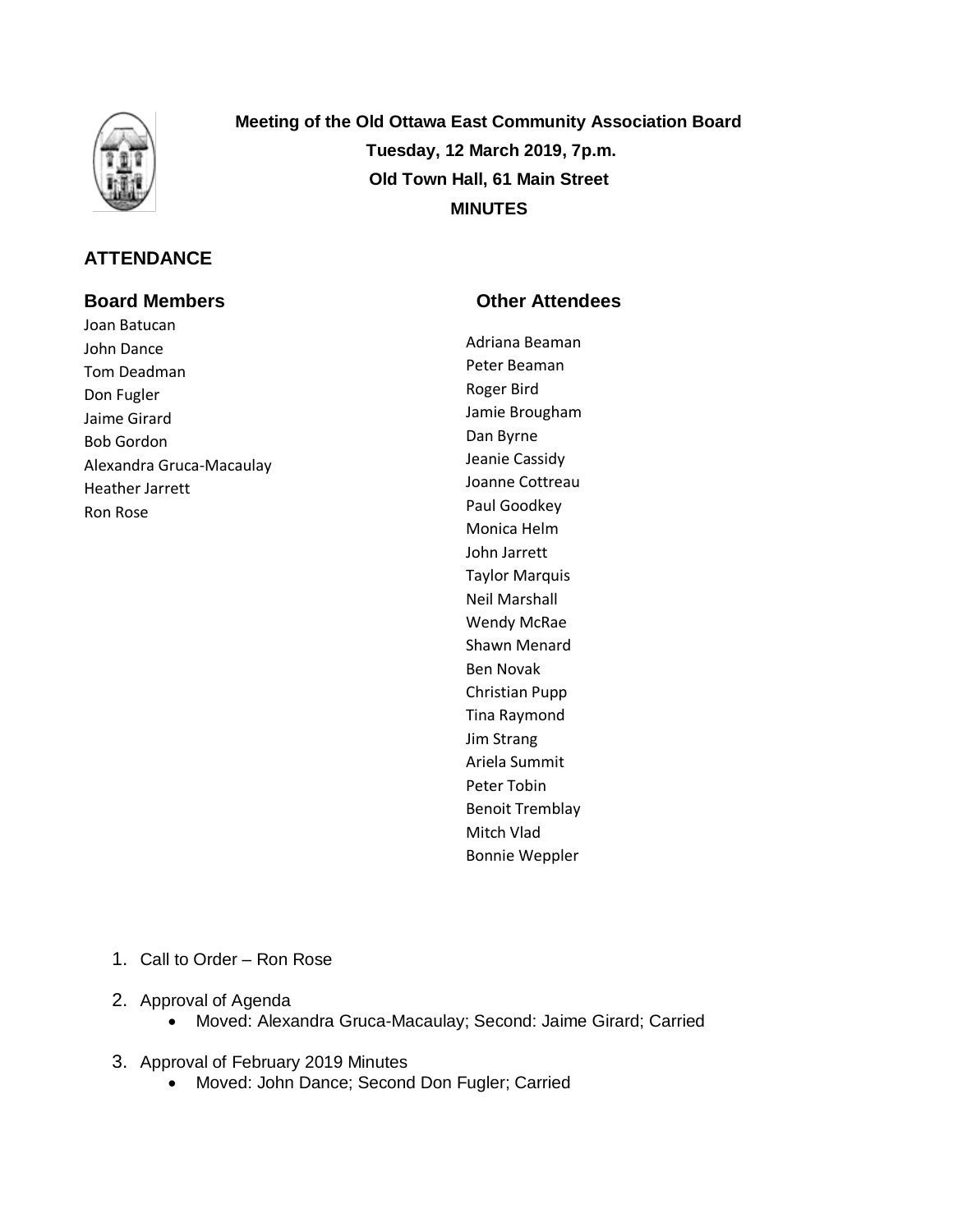- 4. Presentation on Greenfield, Hawthorne and Main St. N Reconstruction Nathan Quinn, Novatech
	- Outline of the reconstruction was presented by Novatech, an engineering firm contracted by the City of Ottawa for the design
	- The overview of the project is to rehabilitate or replace the linear infrastructure
	- Planning of the reconstruction was contracted to Novatech by the City to implement based on parameters supplied by the City
	- A complete outline of the reconstruction can be found on the City of Ottawa website: https://ottawa.ca/en/city-hall/public-engagement/projects/greenfield-avenue-main-streethawthorne-avenue-et-al-reconstruction-project
	- Southbound Main
		- i. From Greenfield to Hawthorne will be reduced by one lane, to accommodate new separated bike lane
		- ii. 10 main Condo; bidirectional path on west side of street to accommodate the crosspath to the canal crossing Colonel By; There may be intermittent blockages, coordinated between Novatech and condo board
	- Northbound Main
		- i. Will remain mostly the same from Hawthorne to Colonel By, except expanded sidewalk to accommodate bike lane
	- Hawthorne east/west
		- i. Water feeder main (4ft) is directly underneath the east direction, so raised bike path not reasonable as water not part of rebuild
		- ii. Storm sewer grates will not be in the bike lanes
		- iii. Initial intent for the south side of Hawthorne was to encourage ground floor commercial. The proposed development at 24 Hawthorne Ave is currently not compliant with that vision.
	- Greenfield
		- i. Will have unidirectional raised bike path on both sides, from Main to King Edward requiring the removal of some street parking.
		- ii. If the stairs leading to Greenfield from any property are damaged by the reconstruction, the City will repair those stairs
	- Colonel By at Hawthorne
		- i. Bidirectional pathway between Graham and Hawthone for cycling path on east side of Colonel By
	- Echo drive north
		- i. No removal of trees
		- ii. New curb to be added on north side of Colonel By
	- Additional Construction Notes:
		- i. Some items from the Main Street Reconstruction Safety Audit with respect to the intersection of Hawthorne and Main will be addressed as part of the reconstruction. No specific mention of what these items were
		- ii. Novatech mentioned that some changes at Hawthorne and Main may be utilized to help with the MTO bridge replacement
		- iii. Main Reconstruction Project to be completed before MTO project would start; Novatech referenced 2025 as potential start of the MTO project
		- iv. Hydro poles potentially in all locations moved closer to property line
		- v. Tree replant schedule will be on a 2 for 1 basis
		- vi. According to Novatech, they do not see any technical issue with burying wires; the City is to provide a formal reason at some point; Pat Sammon (City of Ottawa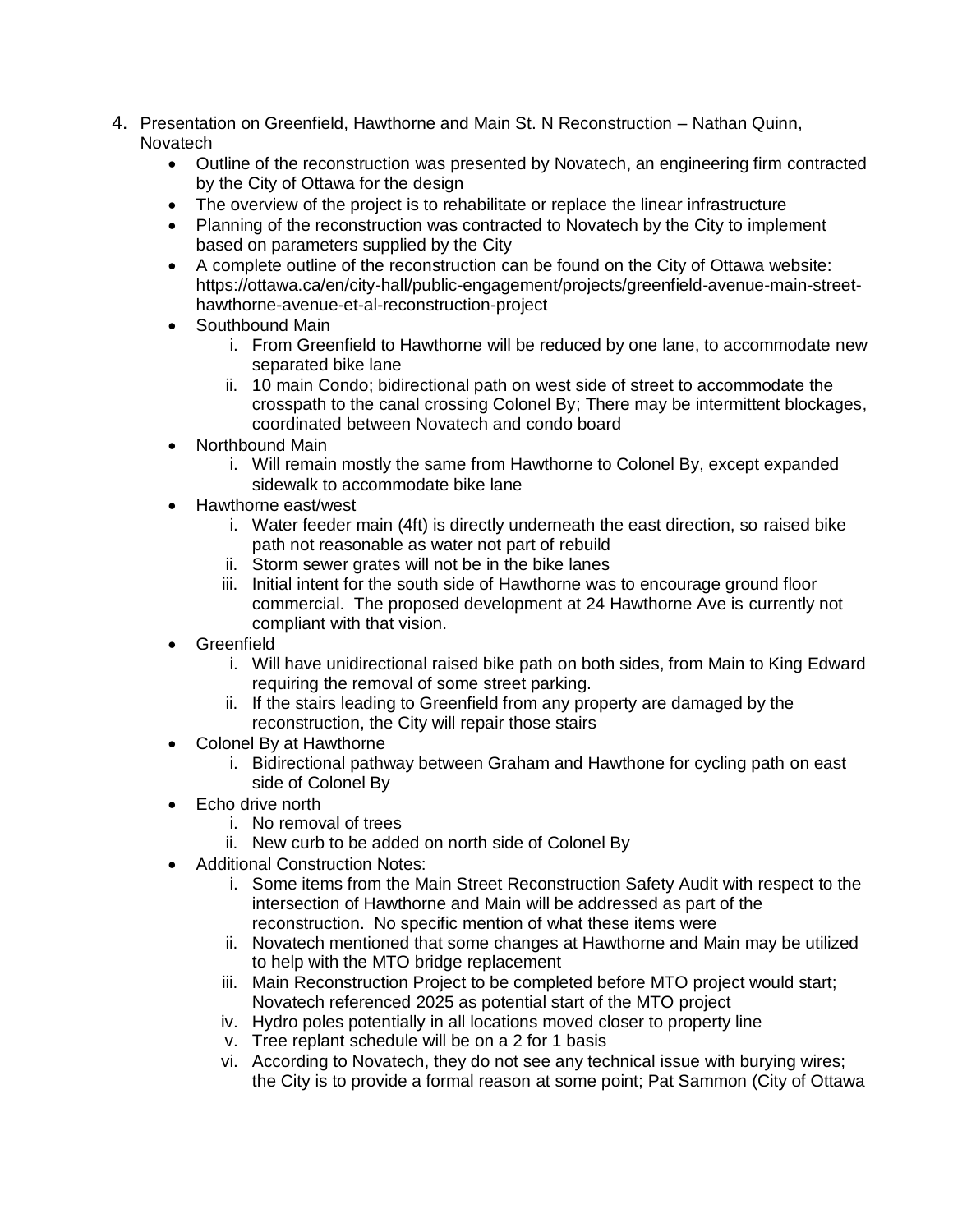Project Manager) stated that they do not see a strong technical reason to bury the wires and will eventually provide a formal response

- Project Schedule
	- i. Design to summer 2019
	- ii. Detailed design to 2019/20
	- iii. Tender 2020
	- iv. Start summer 2020
	- v. Full project scope 3 full years, estimated completion summer 2022
	- vi. Construction to be in 2 phases; each phase scope yet to be determined
- Public Advisory Committee
	- i. Meetings about the project and the overall scope to be held at St. Paul's University on the following dates: April 2<sup>nd</sup>; May 28<sup>th</sup>; October 22<sup>nd</sup> or 29<sup>th</sup>
	- ii. Additional meetings might be split into two groups to address North and South of **Queensway**
	- iii. Contact Tom Scott if interested in being added to the main contact list about the meetings
- Public Communications
	- i. Two public information sessions tentatively scheduled for June 18 and November 26
	- ii. Might be two additional sessions in spring of 2020 and spring of 2021
- Any questions about the project can be directed at:
	- i. Patrick Sammon, Project Manager, City of Ottawa [Patrick.Sammon@ottawa.ca](mailto:Patrick.Sammon@ottawa.ca)
	- ii. Nathan Quinn, Novatech [n.quinn@novatech-eng.com](mailto:n.quinn@novatech-eng.com)
- 5. Chair's Report Ron Rose
	- Report attached as Appendix A
	- Highlights:
		- i. With the recent passing of Paul Dewar, the Mainstreeter is asking for reflections of 200 words or less to be printed in the upcoming April issue
		- ii. New official plan for city is in discussion and residents are asked to complete an online feedback form before May 31, 2019
		- iii. Collaborative justice program follow-up; Amber Montgomery will attend a future meeting to provide a synopsis of the case and answer any questions
		- iv. Sean Power contacted Phyllis to participate in a committee to look over the calendar of events, community use, facilities requirements, etc, with respect to Immaculata School field on March 25th. If there are any other school issues, contact Phyllis [\(info@ottawaeast.ca\)](mailto:info@ottawaeast.ca) to discuss. The LPAT hearing about the field to be held in July.
		- v. French catholic school board has shown interest in Deschatelat building, St. Paul's property, and others in Centretown
		- vi. A Capital Ward forum on snow removal to be held on March  $20<sup>th</sup>$  at City Hall
		- vii. OCDSB is seeking two parents to sit on parent advisory committee. Contact Nicole Guthrie at Ottawa Carleton school board for more information. Submissions are closing March 22<sup>nd</sup>. Councillor Menard suggests getting "active" parents involved.
- 6. Councillor's Report Shawn Menard
	- Ariela Summit to be representative for our community association. Can be reached at ariela.summit@ottawa.ca
	- Info session on snow clearance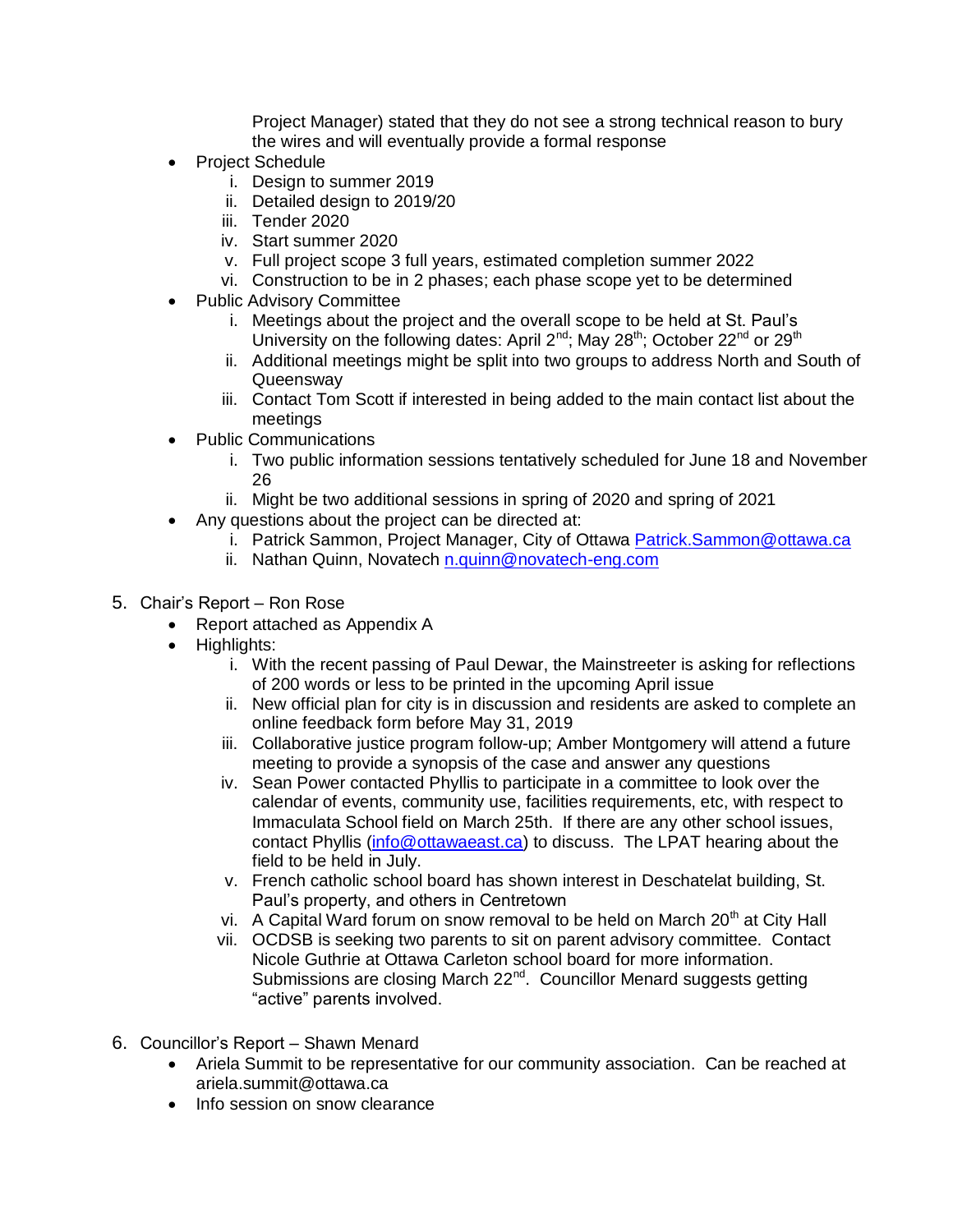- i. Was rescheduled from February 27th to March 20<sup>th</sup>
- New bus route to be added: #55. This route will have service Monday through Saturday, running every 15-20 minutes and will traverse along Main St. along Smyth to the General Hospital
- Potential additional trips for bus route #56 will be conditional on the LRT opening
- The opening of the LRT is expected sometime in Q2 of 2019
- The councillor will be providing a report on the proposal of the Regional development of block 2B
- The LPAT meeting on Immaculata Field has been pushed to July  $2^{nd}$ . During this time, all activity on the field is status quo
- The AVTC is main block for any development of the brown field at Lees towers
	- i. The transportation master plan is up for renewal on Q2
	- ii. Councillor has met with mayor and city manager about the removal of the AVTC from the master plan
- Councillor voted against stage 2 LRT on principal due to the shortness of time from release of information to voting time, and not because he did not want the project to proceed. He supports the full development of LRT, but is not in favour of SNC group being involved in continuing phases
- City budget passed, with the following highlights:
	- i. Positive: 15 million was allocated for affordable housing- good
	- ii. Positive: Transit fares to remain at the same rate for the next year
	- iii. Negative: The expansion of Strandherd road is double the investment of affordable housing
- 7. Community Centre at Greystone Development Taylor Marquis (Regional)
	- Pruning of the trees along the Grand Allee to take place
	- The shoring work for the next condo building to start with piling in April
	- Regional has received an offer from the Conseil des écoles catholiques du Centre-Est (CECCE) {the French Catholic School Board} and the Ottawa Catholic School Board (OCSB) [This was later revised by Taylor to properly indicate the Conseil des écoles publiques de l'Est de l'Ontario (CEPEO), and not OCSB] for purchase of Deschatelet building. These are two separate boards, with separate offers. Any potential development with these groups would require adjustments to the current layout of property, including potentially removing the forecourt and rezoning. There is no timeline in mind, and no decision on public consultation as of yet.
	- Community centre, Centretown Citizens Ottawa Corporation (CCOC) and Deschatelet
		- i. CCOC was not going forward with their plan
		- ii. Regional is still in discussion with the City about Community Centre
		- iii. To move forward with the project, some of the Deschatelet building would be used, and a separate building north of the Deschatelet would be built
		- iv. The cost of the retrofit to the Deschatelet building would be reflected in the sale or lease of the building
		- v. School board was notified about the relationship of the purchase, and might be part of the inclusion of the Community Centre
		- vi. CCOC plan was the breakdown for affordable housing; no direct outline on the block; commitment has not waived for affordable housing with a monetary value of \$500,000.
- 8. Immaculata Field Discussion Phyllis Odenbach-Sutton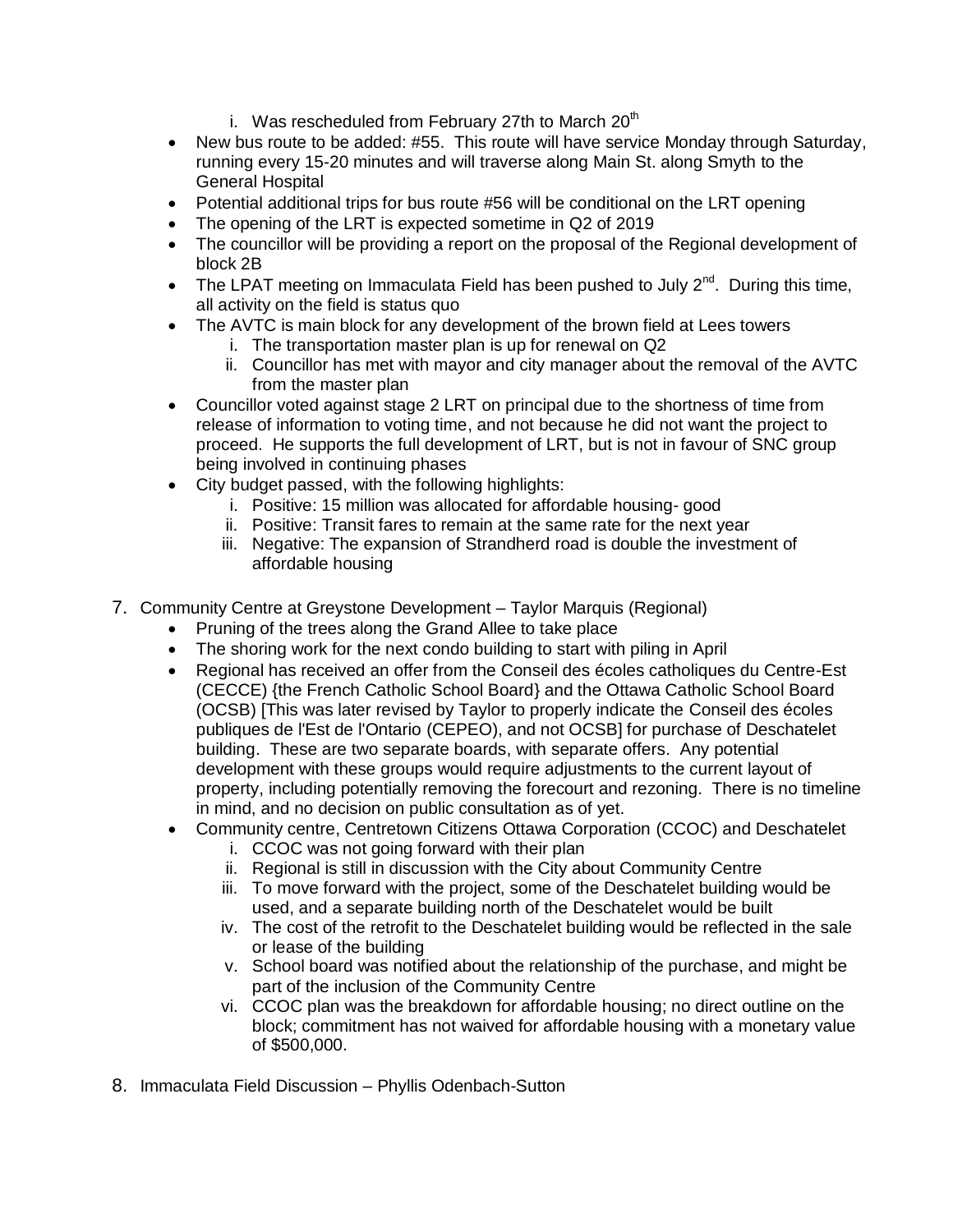- 9. Motions for Board Consideration John Dance
	- Undergrounding wires letter
		- i. Propose sending a letter to the mayor detailing the boards position in favour of burying the hydro wires during the Main Reconstruction
	- Footbridge plaque wording
		- i. Would like to recognizing the politicians involved in making project possible, these were: Paul Dewar, Catherine McKenna, Yasir Naqvi, Clive Doucet, David Chernushenko, and Shawn Menard
	- Moved Tom Deadman; Second Alexandra Gruca-Macaulay; Carried
- 10.Treasurer's Report Don Fugler
	- No difference in account
- 11.Committee Reports
	- Planning Ron Rose
		- i. 24 Hawthorne site approval; comments have been provided by neighbours and by the Community Association
		- ii. 173 Riverdale; property is not in OOE, but faces OOE; proposal to replace 2 storey with 3 storey building which exceeds the allowable height limitations; residents in area have been informed; the OOECA will support OOS in their position
		- iii. Block 2A 2B meeting with Regional; OOECA opposes the current plan and will go to planning committee; if the OOECA loses, we will go with appeal; looking for support from community; March  $28<sup>th</sup>$  is meeting date
		- iv. The new LPAT support center will be closing at the end of June 2019
	- SLOE Joan Batucan
		- i. Investigating green bins at apartment and condo buildings
		- ii. Meeting to discuss carbon tax March  $13<sup>th</sup>$  at central public library
		- iii. Garden symposium on Saturday March  $16<sup>th</sup>$  to discuss the landscaping of the Flora foot bridge;
		- iv. The committee is looking for more volunteers for general activities
	- Transportation Tom Scott
		- i. Met with city safety personnel.
			- 1. All residents should be reporting any incidents, safety concerns,
				- aggressive driving, near accidents, etc. to 311
			- 2. Greenfield Main rebuild was discussed
	- Federation of Citizens' Associations Mark Seebaran
		- i. No report
	- Communications Catherine Pacella
		- i. No report
	- Corners on Main & Greystone Village Heather Jarrett
		- i. Work has started at second condo tower at Greystone
		- ii. At The Corners on Main, the boarding along Main St is expected to come down at the end of March, and commercial tenants to have possession on April  $1<sup>st</sup>$ , but expect July for openings. The tenants will be Laurier Optical, Happy Goat Coffee, River Dental, and Walker Real Estate Group.
	- Health & Safety Jaime Girard
		- i. Robbery on Lees Avenue; pedestrian walking was robbed; not followed from ATM according to our safety officer; nor was it in character of neighbourhood; Incident occurred in early January around 7:30pm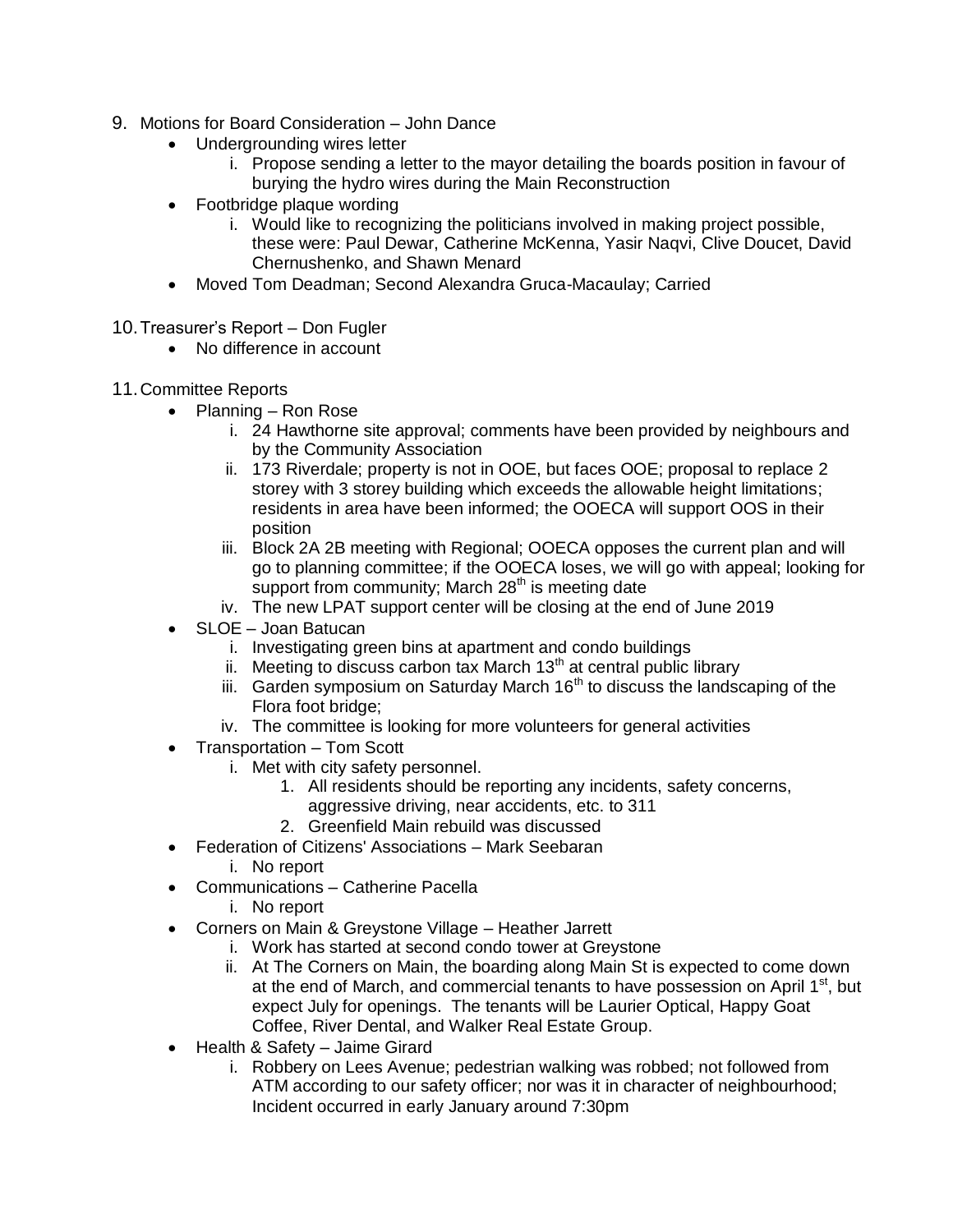- Membership Suzanne Johnston
	- i. No report
- Lees Community Tom Deadman
	- i. Safety presentation by police at 180 Lees, which had a poor turnout
	- ii. As discussed at February meeting, the idea of removing the chain link fencing behind the building does not have a lot of support
	- iii. Green bin program is stalled with building management; talks with city to help move forward
	- iv. Snow removal crews damaged some trees; trees on city property
- 12.Community Activities Group
	- Registration for camps, after school and other programs are open
	- $\bullet$  Main event is June 15<sup>th</sup>; looking to close Main street again
- 13.New Business
	- None
- 14. Date of Next Meeting Tuesday, 9 April 2019

## 15.Adjournment

First John Dance; Second Alexandra Gruca-Macaulay; Carried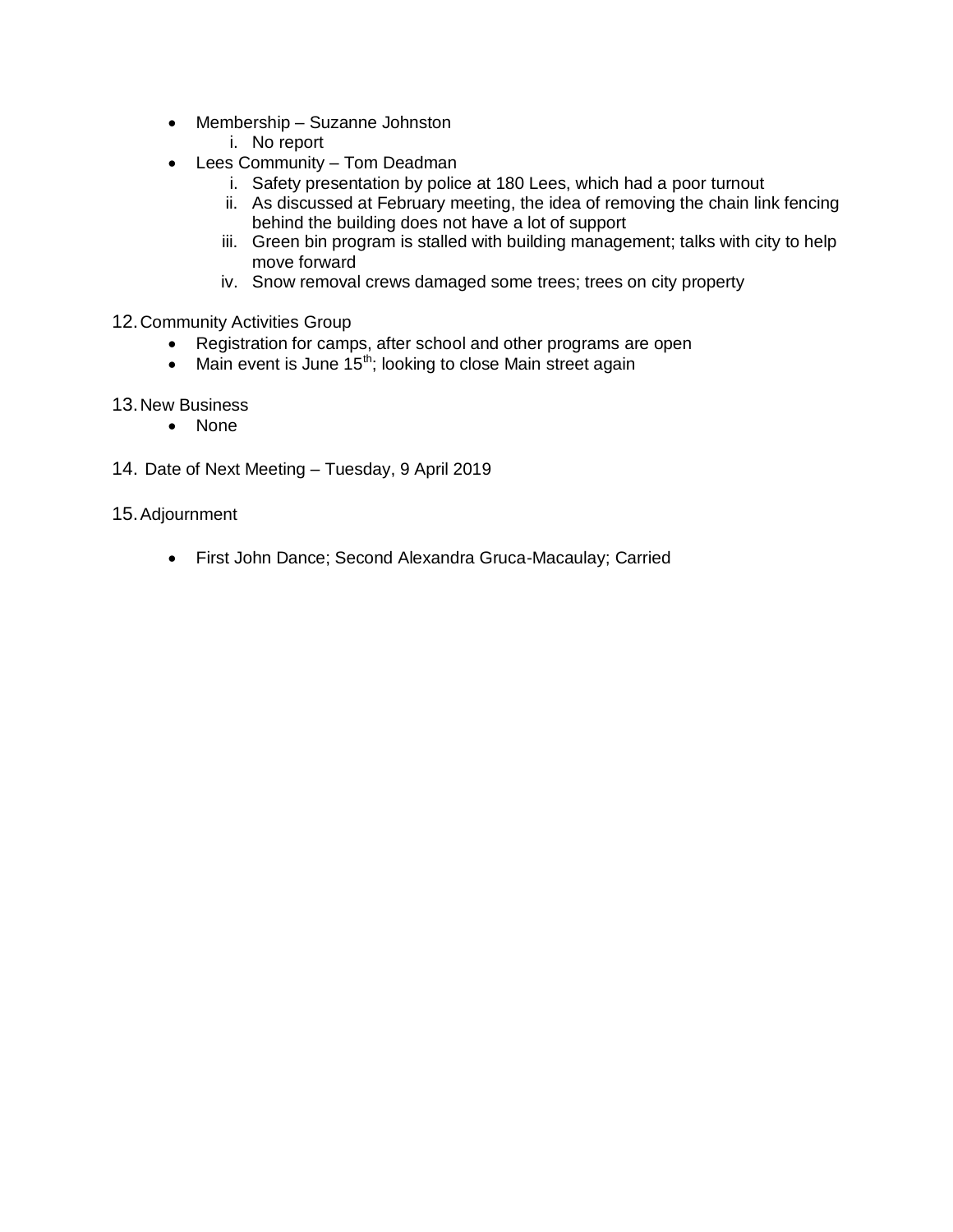## Appendix A

**Chair's report March 12, 2019**

#### **Tributes to Paul Dewar**

- our community lost a wonderful and dedicated resident & friend when Paul Dewar passed away recently

- there have been many tributes to his character, his passion and his dedication to public service and youth

- In its upcoming April issue of *The Mainstreeter*, the editor is asking readers to share their most memorable experiences, encounters or reflections of the late Paul Dewar. The paper plans to print as many readers' submissions of 200 words or less as they can in a special final tribute to honour Paul's memory.

- Send your submission to [editor@mainstreeter.ca](mailto:editor@mainstreeter.ca) by the March 8<sup>th</sup> copy deadline, and include your full name and your street of residence in Old Ottawa East if you do reside in the community. If not, your submissions are equally welcome, and please include your city or town of residence along with your name in full.

- I am also attaching a few links below to articles about Paul from a variety of sources:

<http://www.mainstreeter.ca/index.php/2019/02/18/paul-dewar-1963-2019-i-have-found-my-way-to-peace/>

<https://pm.gc.ca/eng/news/statements>

<http://ottawacitizen.remembering.ca/obituary/paul-dewar-1072610826>

## **Old Ottawa East Community Association Priorities and Goals 2019 and Beyond**

- a document summarizing our thinking to date on priorities and goals has now been posted on our website <https://www.ottawaeast.ca/files/2019/goals-priorities-2019.pdf>

- my next Mainstreeter column will also focus on this topic, and will encourage residents of our community to get involved in projects of interest to them

#### **New Official Plan for the greater Ottawa-Gatineau area**

- I attended a presentation and open house on Monday, March 4 on the city's new Official Plan 3 year project

- see <https://ottawa.ca/en/city-hall/public-engagement/projects/new-official-plan> for more info, a link to the discussion papers completed to date, a link to an online feedback form (which can be completed until May 31, 2019) and a link where one can subscribe to a mailing st for this project

- I am also attaching an article from today's Citizen that focuses in on one of the city statements that I liked as well, I.e., that Ottawa should focus on "enhancing the identities of its distinctive neighbourhoods &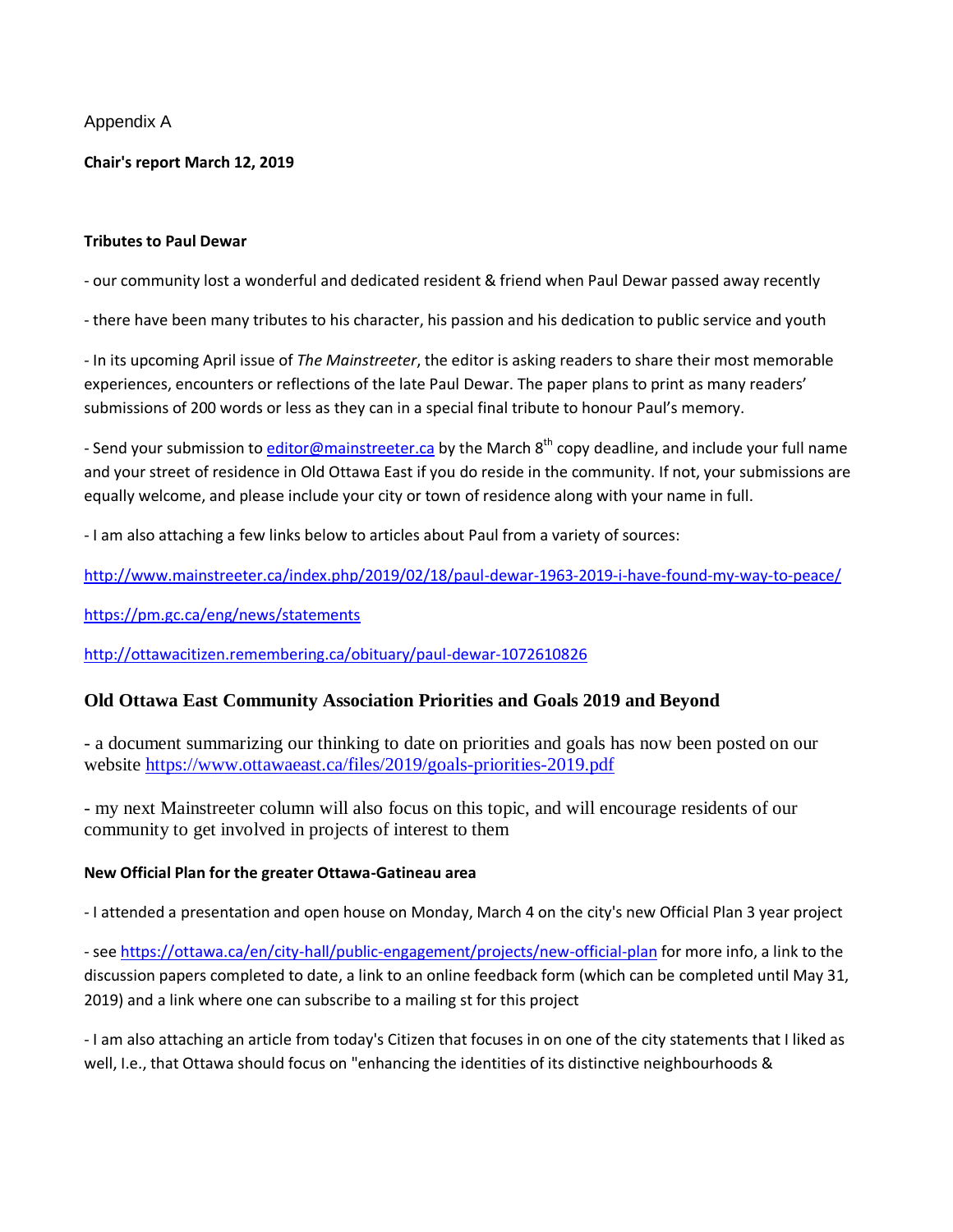communities" [https://ottawacitizen.com/opinion/columnists/pellerin-a-plan-to-make-life-in-ottawas-suburbs](https://ottawacitizen.com/opinion/columnists/pellerin-a-plan-to-make-life-in-ottawas-suburbs-about-more-than-dreary-commutes)[about-more-than-dreary-commutes](https://ottawacitizen.com/opinion/columnists/pellerin-a-plan-to-make-life-in-ottawas-suburbs-about-more-than-dreary-commutes)

### **Collaborative Justice Program follow-up**

- I received an email from Amber Montgomery on Thursday, March 7 in which she indicated the following:

- she can make herself available for the April  $9<sup>th</sup>$  community association meeting, but given that the case will be wrapping up in court by then, she suggested that she could provide a broad synopsis of what has taken place over the course of the process and be available to answer questions

- briefly, the boys have focused on anti-racism education, volunteer work with less advantaged groups (1 of the boys volunteered at the Mission and the other with children), paying / working off damages, and writing letters of apology to many of the affected individuals

#### **Immaculata sports field**

- I received a request from the new Immaculata high school principal, Sean Power, to participate in a meeting with representatives from the school (principal, phys ed teachers, & coaches) and Footy Sevens

- The stated purpose of the committee and meetings would be to look over the following: calendar of events between the school and Footy Sevens; the use of the track; community use of the field; maintenance schedule; landscaping requirements; facilities requirements (garbage, washrooms, clean-up, etc); parking lot requirements;

gates; and security.

## **Pruning of Trees along the Grand Allee adjacent to 10 Oblats**

- We received notification from the Councillor this week of Regional Group's plan to undertake some canopy pruning of the Grand Allee trees on March 15

- The pruning will be done under the guidance of their consulting Forester/Arborist, Andrew Boyd, and the work will be done by Manotick Tree Services

- The purpose of the pruning is twofold; 1. In accordance with regular maintenance, to keep these trees healthy and 2. To prepare the trees for the work that will be done adjacent to their growing area

- This is regular maintenance work and does not require a tree permit.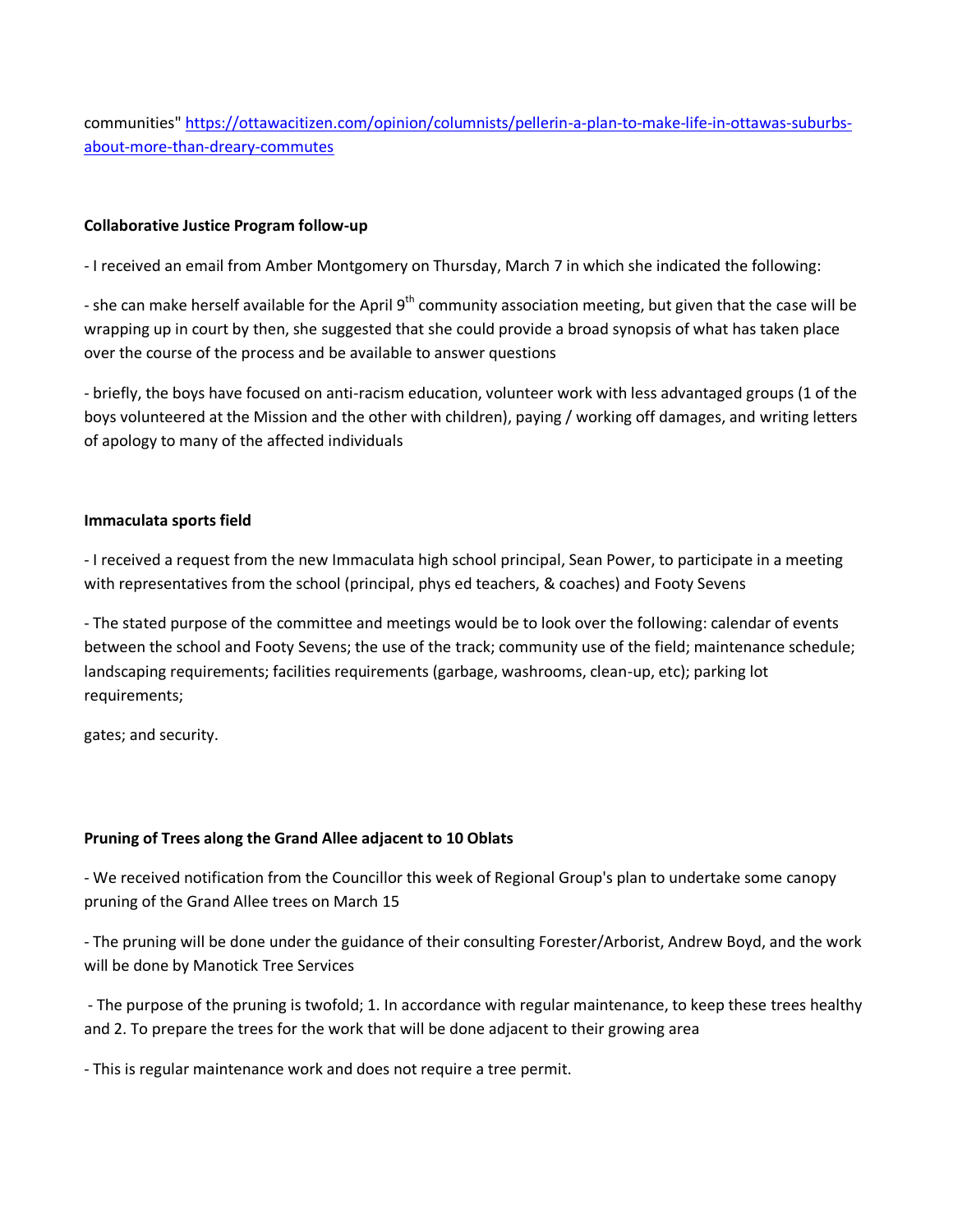### **Meeting request from the French Catholic School Board**

- I received the following request on February 28:

"L'administration du Conseil des écoles catholiques du Centre-Est (CECCE) souhaiterait vous rencontrer afin de vous faire part de ses intentions relatives à l'édifice Deschâtelets et d'établir un partenariat avec votre organisation."

- I replied requesting more information about timing & whether they eye interested in a meeting with just a few board members or the broader community, but I have not yet had a response

# NCC Removal of hazardous trees along the Rideau River Eastern Pathway

- I received the following message from the NCC, that may be of interest to those of you who walk or bike along the eastern side of the Rideau River:

"As part of its regular maintenance work, the National Capital Commission (NCC) will be removing approximately 80 hazardous Manitoba maple trees and branches located along the Rideau River Eastern Pathway, from Bank Street to Highway 417. This work is necessary in order to clear and secure the recreational pathway.

The work will commence on February 28, 2019, between 7 am and 5 pm, weather permitting, and should be completed by the end of March. The pathway will remain open, and signage will be in place to inform users that a crew will be working on the site."

## **Flora footbridge**

- see link below for Rogers video of the footbridge, including an interview with our own intrepid footbridge advocate, John Dance

<https://www.rogerstv.com/show?lid=12&rid=4&sid=7482&gid=307965>

# **Ward Forum on Snow Removal**

The forum for Capital Ward residents on snow clearing has been rescheduled to Wednesday, March 20 from 6:30 to 8:30 pm at City Hall in Andrew S. Haydon Hall (City Council Chambers) and broadened to include all urban wards.

As per Shawn's newsletters:

"This has obviously been a big issue with the significant snowfalls we've seen this year. We want to help you understand what the current city protocols are, and we also want to hear what you would like to see out of snow removal in the city.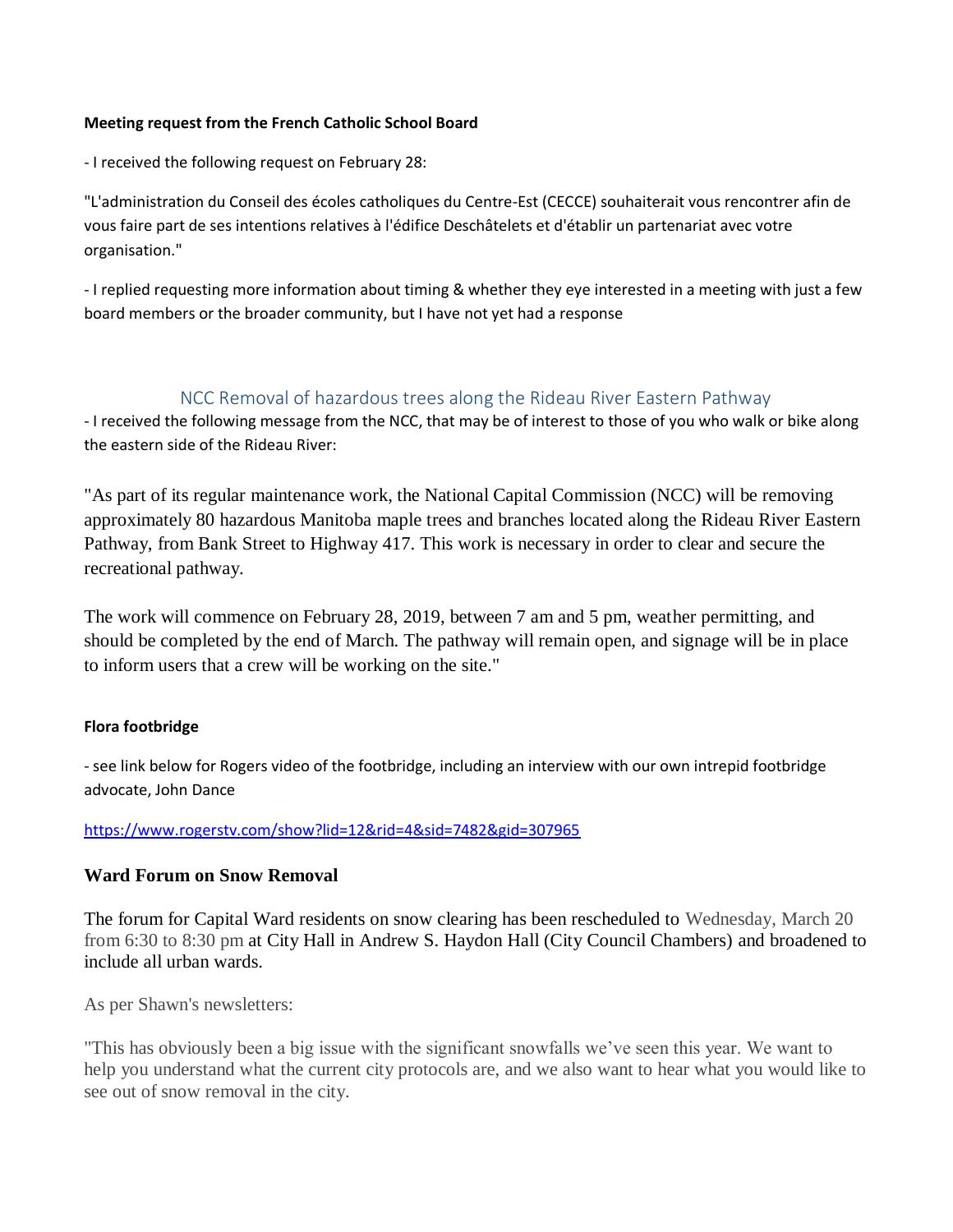We appreciate that this is a significant issue with which all residents have been struggling for the past two months. We appreciate your understanding about this scheduling change, and we look forward to the expanded format of this Information Session.

In the meantime, we'd love to start collecting some of your experiences with snow clearing and suggestions for improvement. You can send them to us at [CapitalWard@ottawa.ca](mailto:CapitalWard@ottawa.ca) with the subject line "Snow Forum"."

- if we have time at our March board meeting, we may want to put together a list of key points / considerations from a community basis, for example, the importance of pedestrian / biking right of way clearance given how many people use these forms of transportation within our community

# **OCDSB - Parent Involvement Committee seeks Community Representatives**

- I received the following request on March 1:

"The Ottawa-Carleton District School Board (OCDSB) is seeking two (2) Community Representatives to serve on its Parent Involvement Committee (PIC).

Your organization has been identified as one which may have a shared interest in supporting and encouraging the active involvement of parents in the education of students.

The PIC works with parents, school councils, and community partners to foster parent involvement and community engagement throughout the District by:

- providing information, recommendations, and advice to trustees;
- communicating with and supporting school councils; and
- undertaking activities and working with partners and agencies to help parents of pupils of the OCDSB to support their children's learning at home and in school.

The OCDSB recognizes the importance of incorporating members of the community into the PIC who can provide valuable experience and insight. If your organization is interested in appointing a staff or community representative to PIC, please consider submitting an application.

For more detailed information about the PIC, Community Representative eligibility criteria, and the submission process please visit the [website.](http://r20.rs6.net/tn.jsp?f=001AWa9OvZ7K-HoI7Tu76_jb10CVZeHoFwug2vzysd1ibJ4ylPar4meisgfyOURvXPPyum3dBc90pzz1b0upeFzsFkJMxrvQEPaIjpv_SwuTGpWow4fgl5AVsmS9-GaIG-iScV8kQJ801m-_61niueqdMSfaCy9hBwLqcUTrvVZLfiWbm_V-jBf-6g_axkcMGF3E3rEH3z9W0spw-vGd1JwqmxhXps5okpn68lx7Er858opaN3QvVFFhmoVkCf4S4Fuoscnt5Mx_-a_S9sZ7t4Hog==&c=PPtaxzlz7Xs79zDt_yfKaMxIvnrijJaGmijtbOMcELxKLeNsc2Oedw==&ch=ZT2BreXQWVSNUMXim-rKOzxuA2PMeu2goVILKTMnrh0YVcTiPMekkA==) Please be advised that the deadline for submission is 22 March 2019.

If you have any questions or require further information, please contact Nicole Guthrie, Committee Coordinator at [nicole.guthrie@ocdsb.ca.](mailto:nicole.guthrie@ocdsb.ca)"

# **Ottawa Race Weekend**